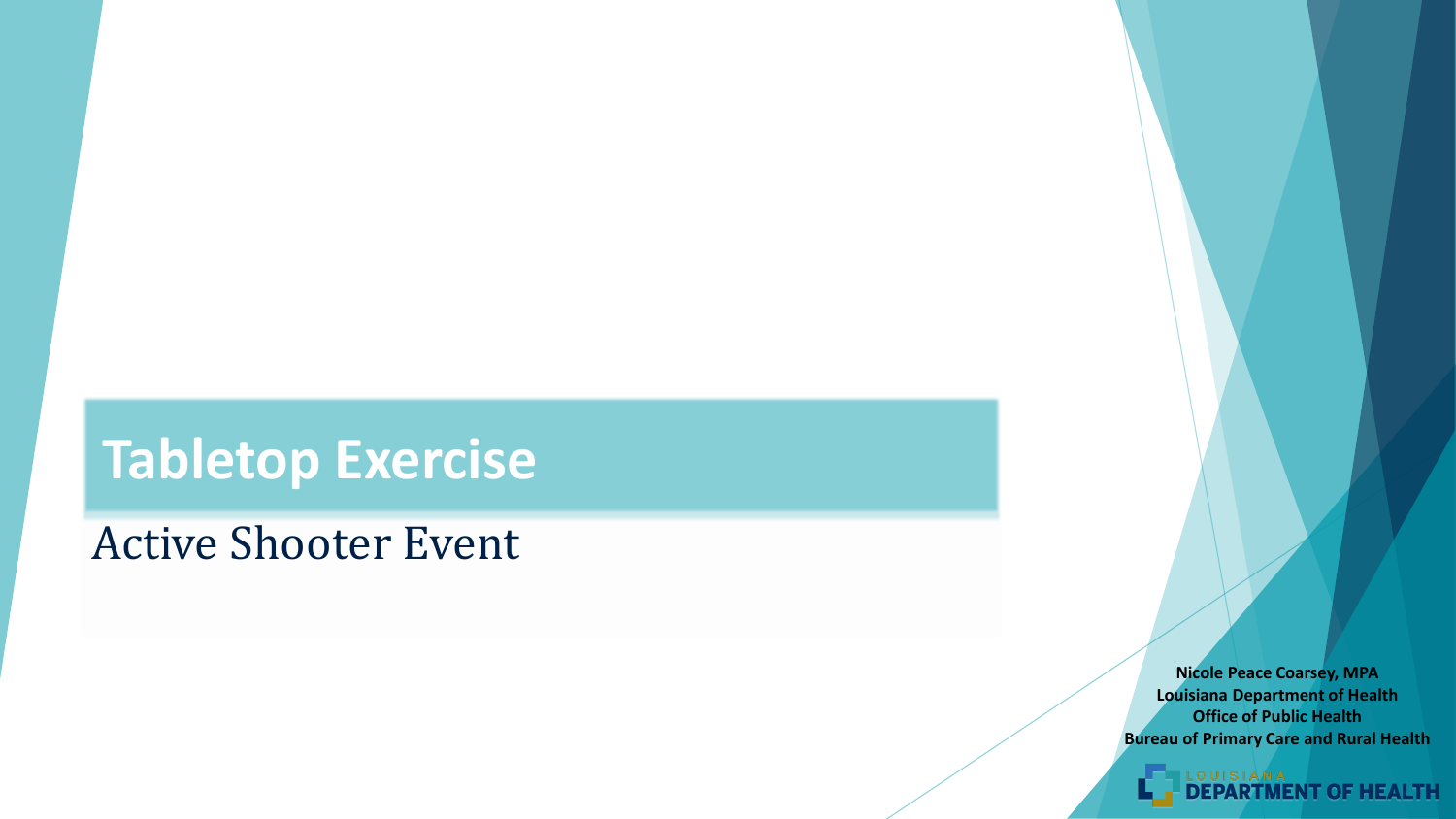#### Exercise Goals

- ▶ Discuss a hazard-specific scenario to determine how your facility would respond during the event, paying special attention to your emergency response plan, capabilities, and staff responsibilities.
- I Identify any weaknesses in your plan, consider the best ways to respond to your employees' and patients' needs, and ensure the facility is operational as soon as possible after the event.
- Debrief after the scenario to improve your response to emergencies and disasters and trouble shoot any other unresolved questions.

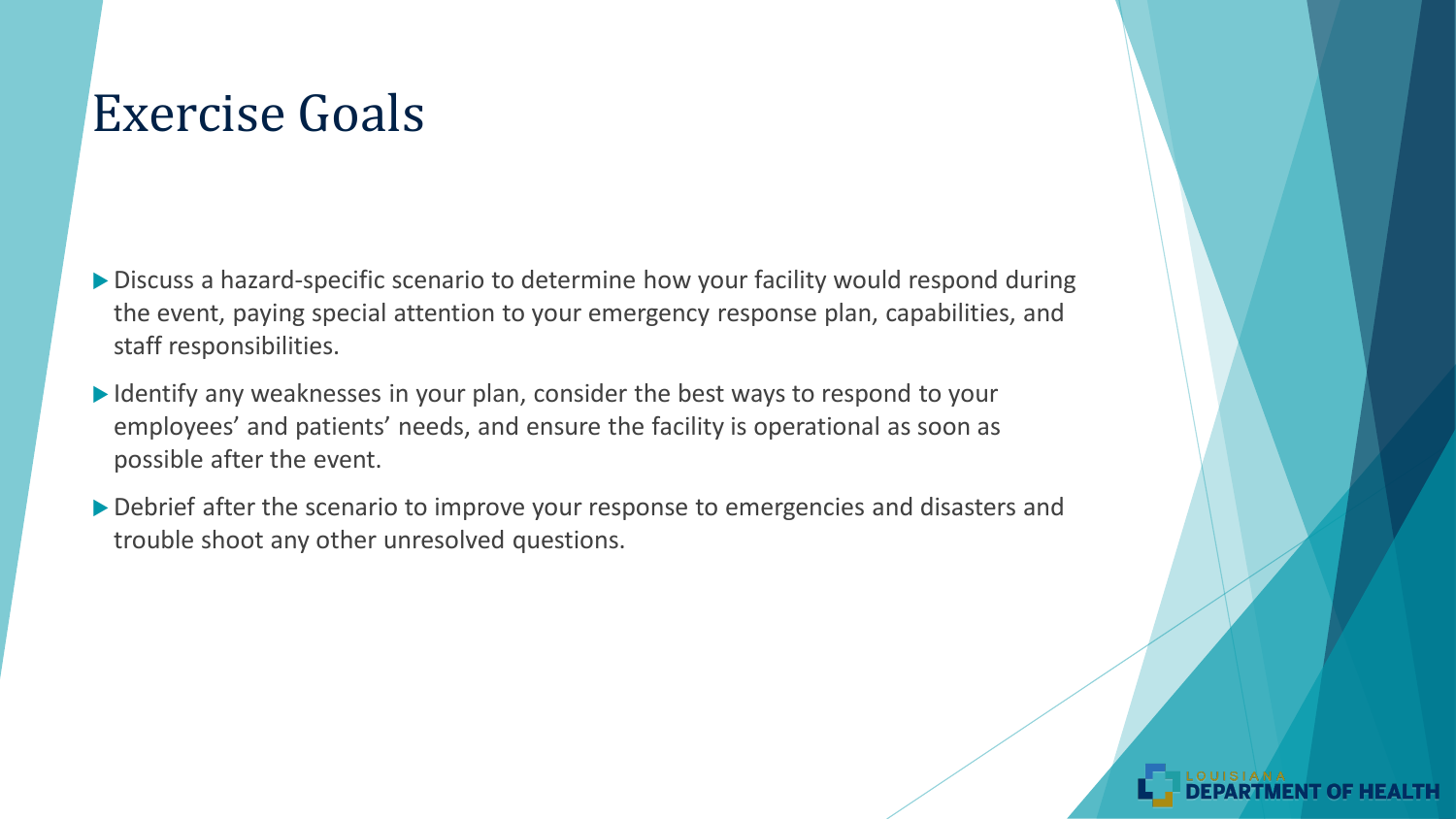#### Exercise Objectives

- 1. Reveal planning weaknesses in the Emergency Operations Plan and it standard operating procedures or to test or validate recently changed procedures.
- 2. Identify current capabilities.
- 3. Improve the coordination between and among various response personnel.
- 4. Identify deficiencies and/or validate training on the critical elements of emergency response.
- 5. Increase the general awareness and understanding of the potential hazard.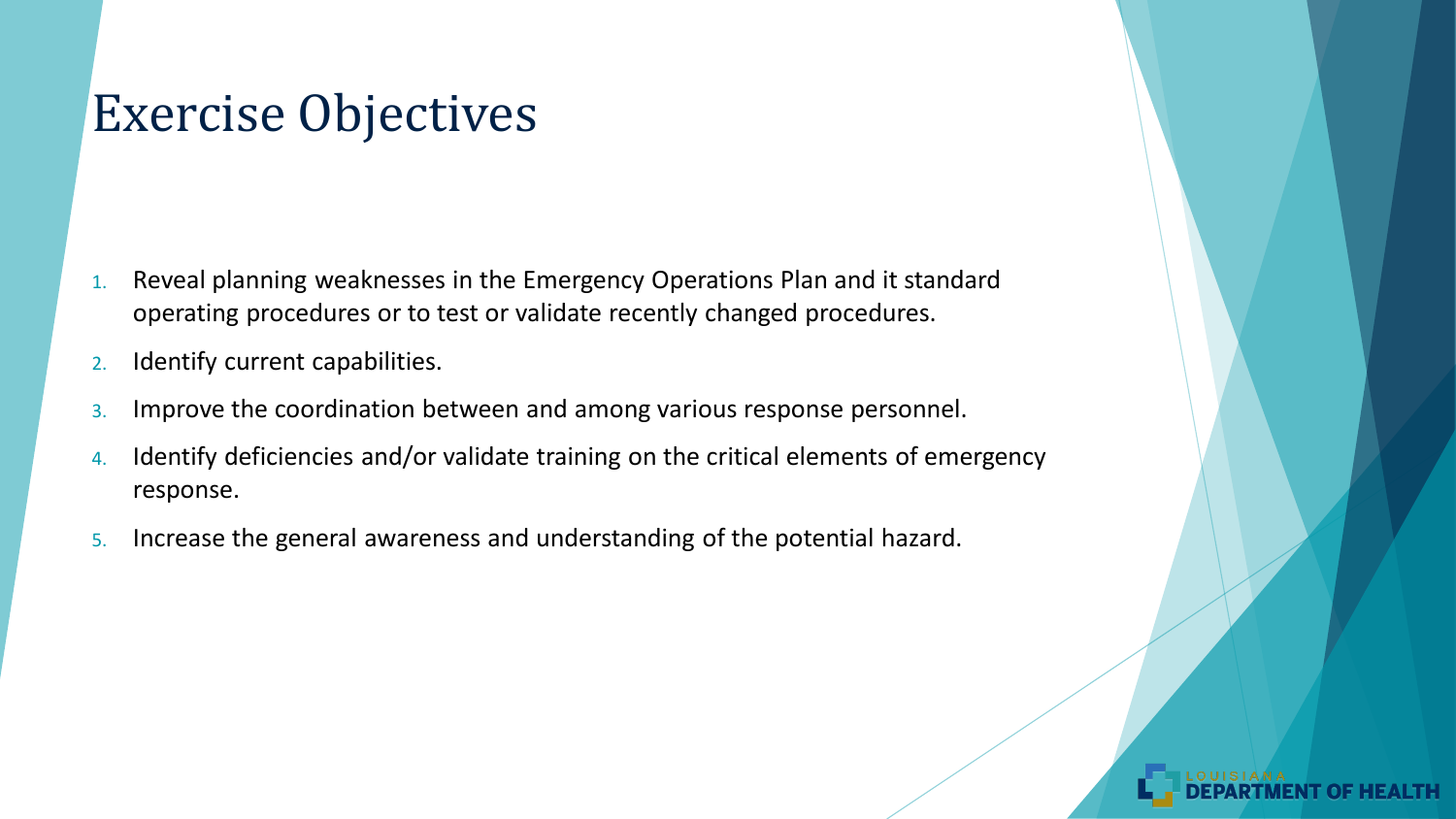#### Active Shooter By Definition…

- An individual actively engaged in killing or attempting to kill people in a confined & populated area
- Active shooter situations are unpredictable & evolve quickly
- ▶ Typically, immediate intervention of law enforcement is required to stop the shooting & mitigate harm or death to victims
- ▶ Active shooter situations are often over within 10 to 15 minutes
- ▶ Staff should try to be prepared both mentally & physically to deal with an active shooter situation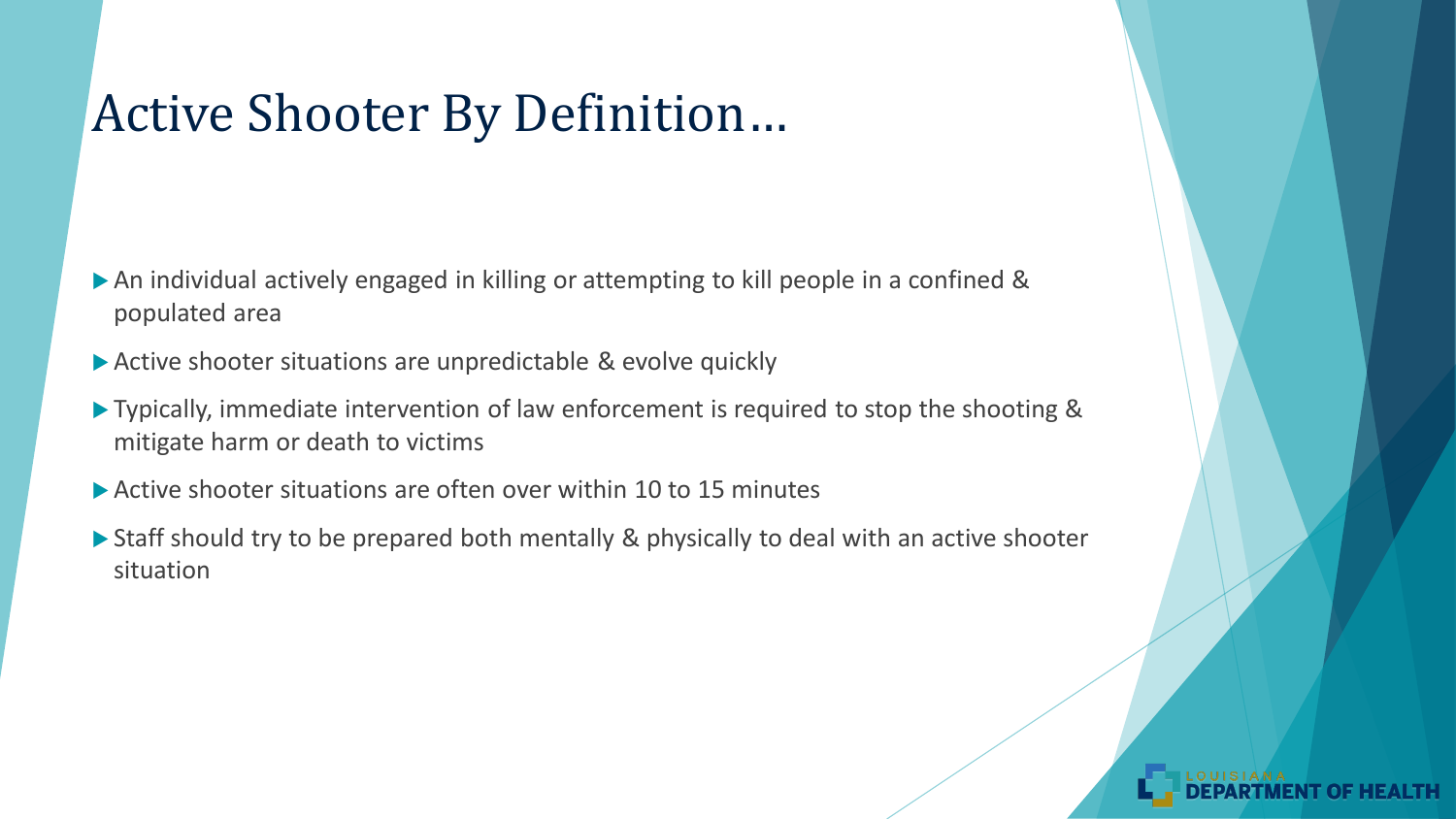#### Mentality of an active shooter

- Desire is to kill and seriously injure without concern for his safety or threat of capture.
- Generally has intended victims and will search them out.
- May accept targets of opportunity while searching for or after finding intended victims.
- Will continue to move throughout building/area until stopped by law enforcement, suicide, or other intervention.
- Shooters will often times create chaos along the along the way as part of their plan, such as placing explosives or pulling fire alarms as they move through buildings
- Most take their own life when confronted by Law Enforcement or resistance

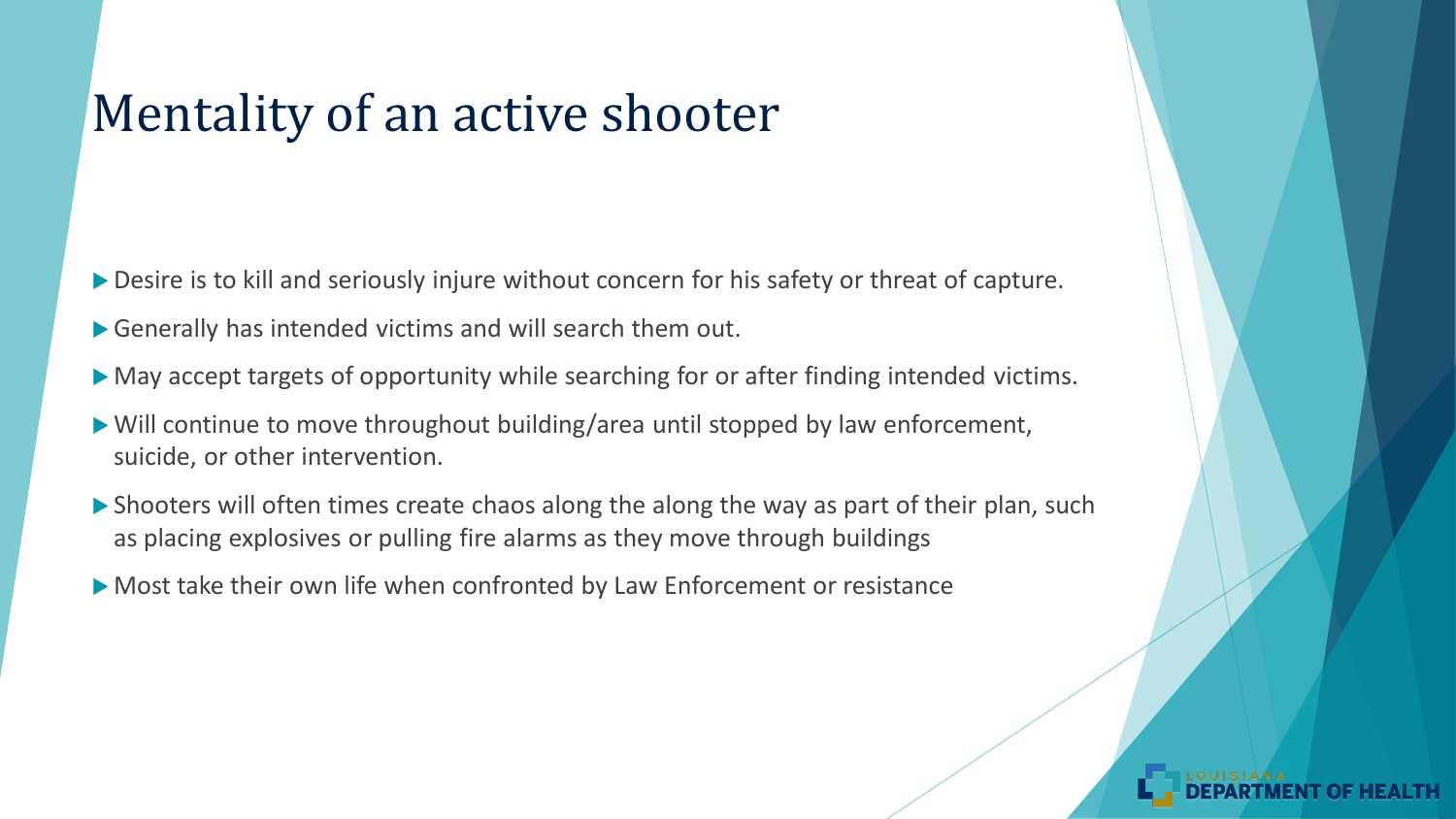# START OF **EXERCISE**

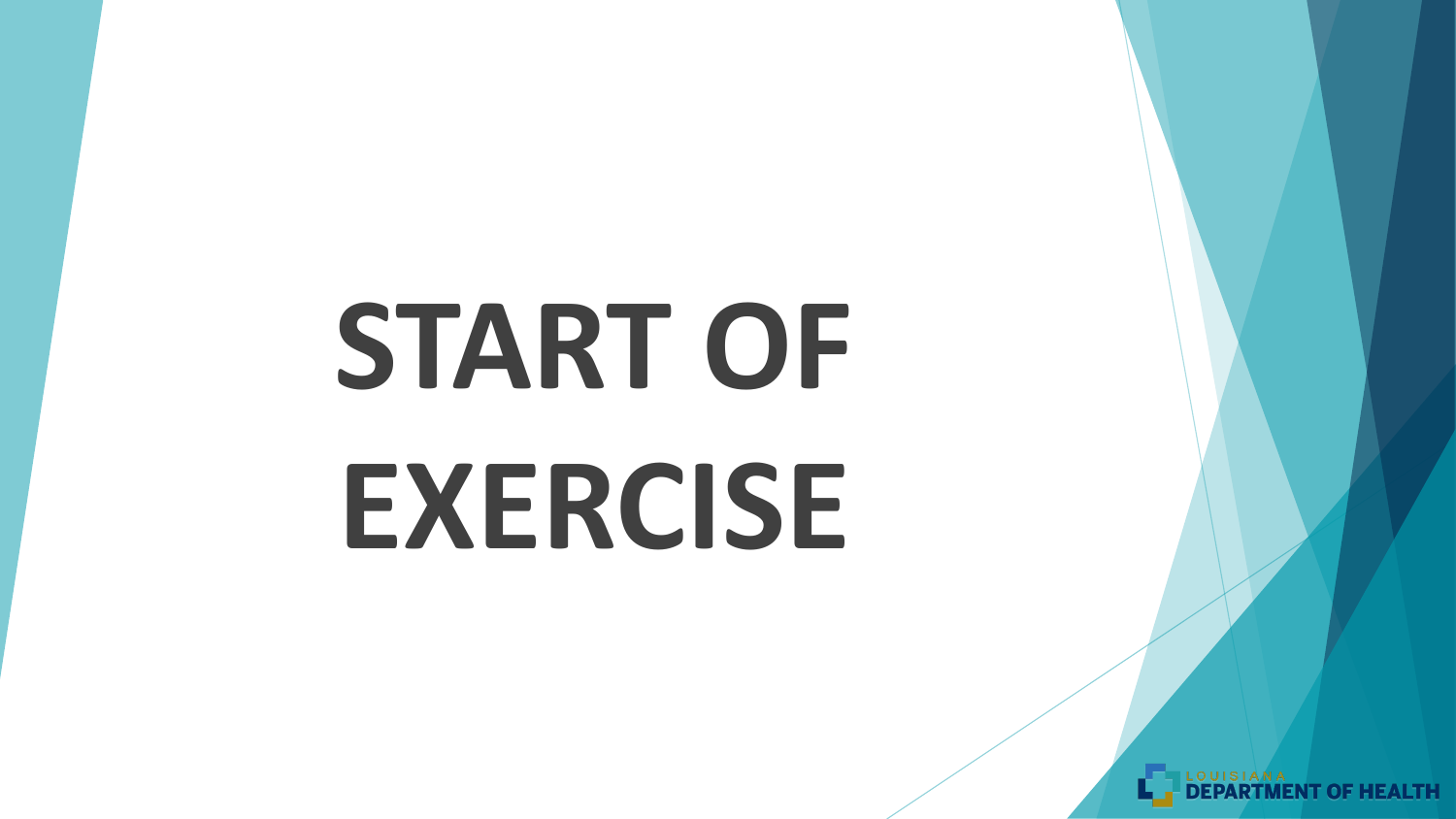#### Active Shooter Event

Date: Friday, February 19

Time: 11:00am EST

A member of your front office, who has been with your clinic for eight years, has just had his employment terminated. As he is escorted out of the building by security, he tells them they will regret treating him like this.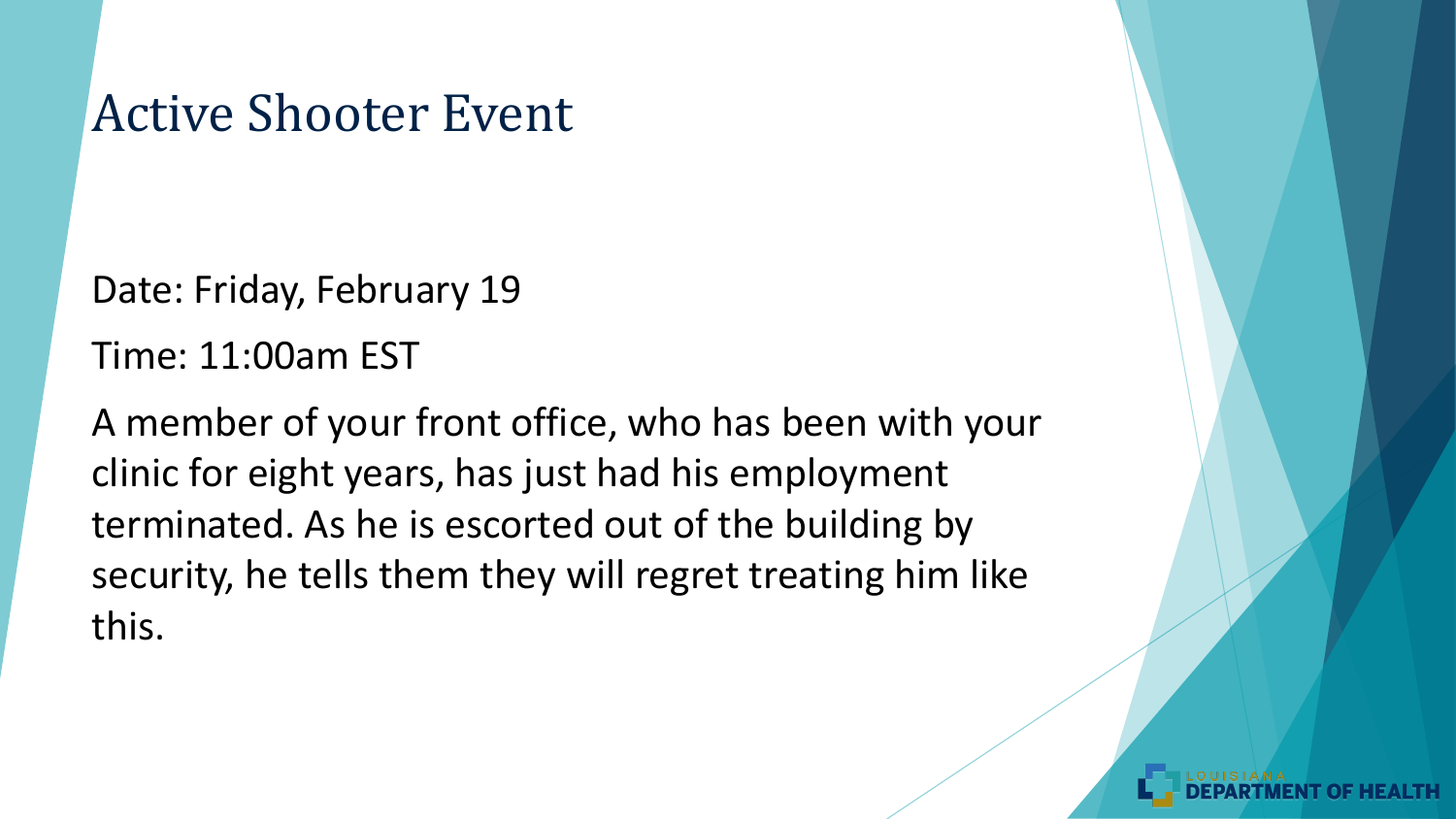Who should be informed of this behavior? What concerns might you have? What actions would you consider taking, if any, at this stage?

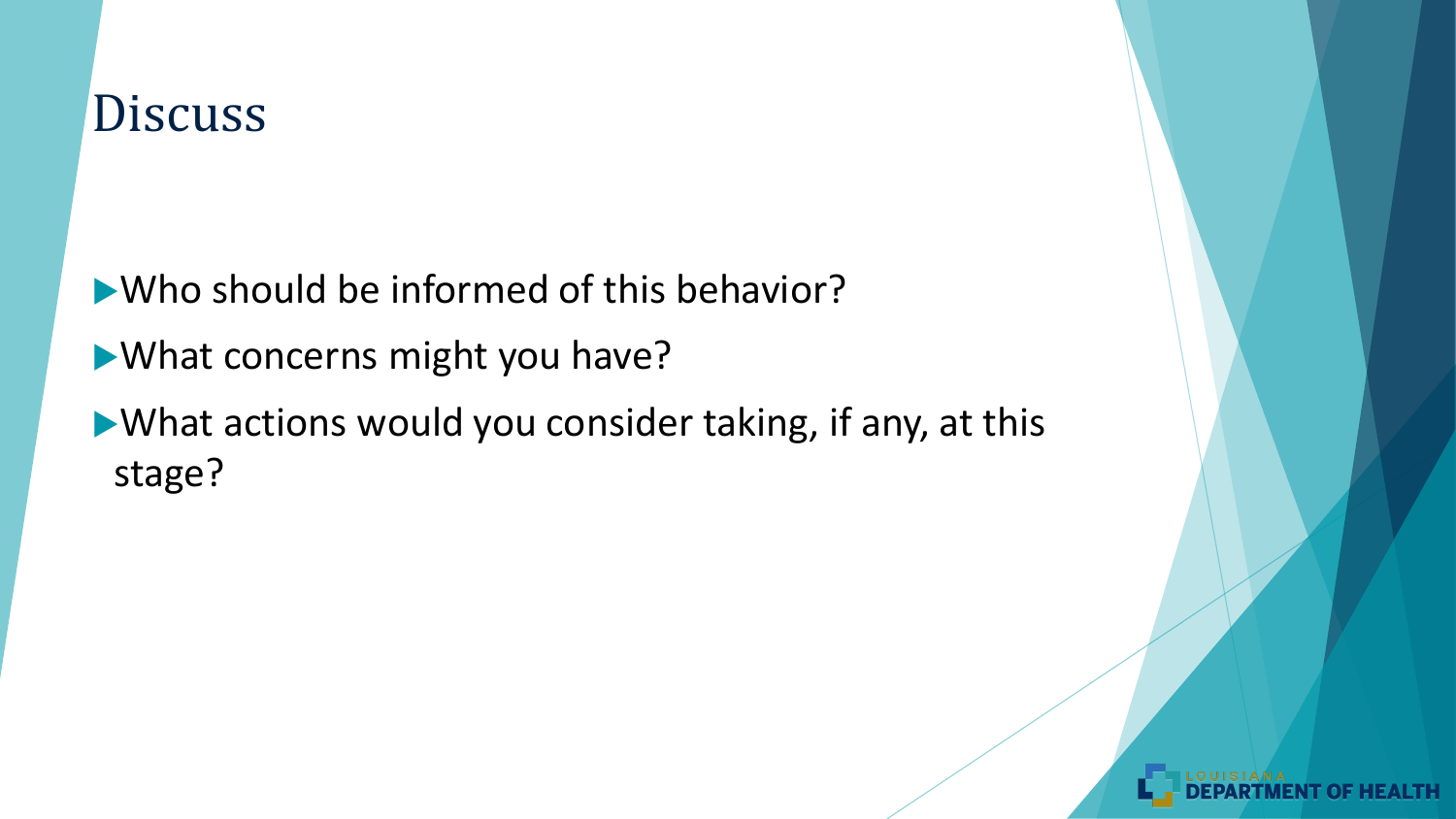Date: Monday, April 5

Time: 9:15 am EST

A popping sound is heard within the building. An employee runs into your office shouting that there is a man firing a gun in the hall.

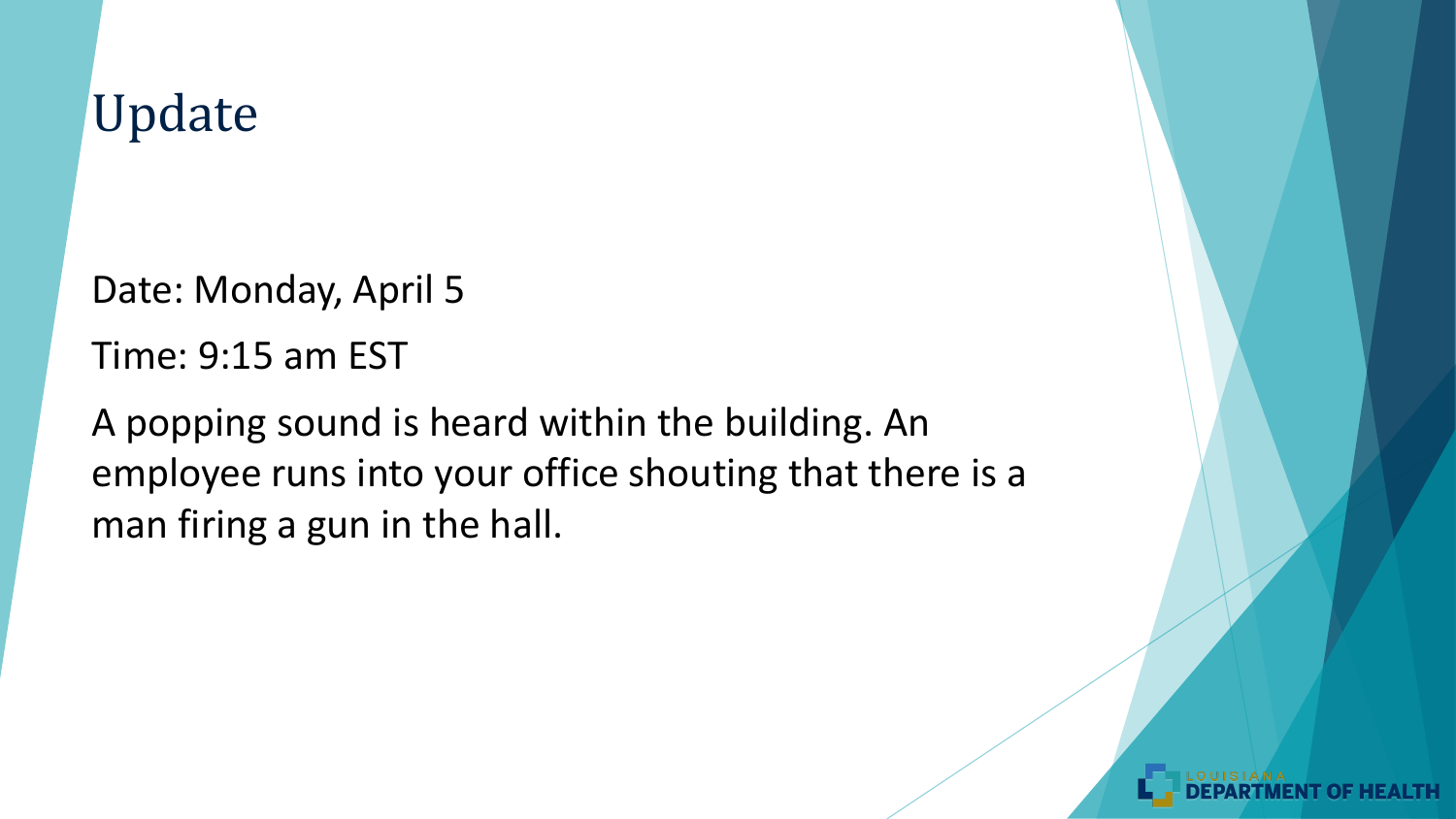- What actions should you take?
- **How are you communicating with employees? With** patients? Who is communicating?
- Who is in charge of the situation?
- Who is responsible for contacting law enforcement?
	- What information do you relay to them?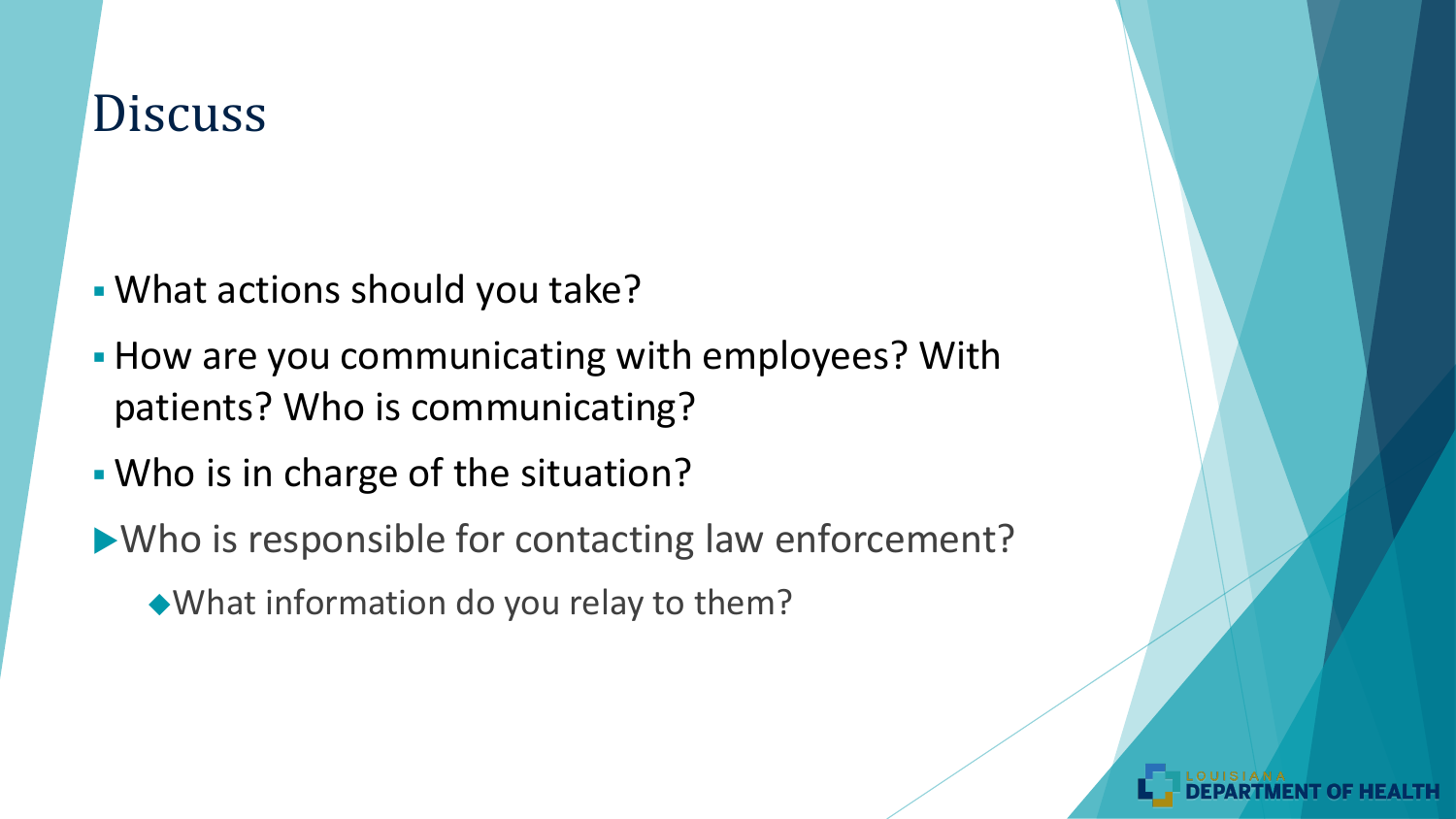You decide to shelter in place in an office, and secure the immediate area. The popping noises seem to be coming from your floor. There is yelling and screaming outside your door.

A patient (with her child) knocks frantically on your door pleading to be let in.

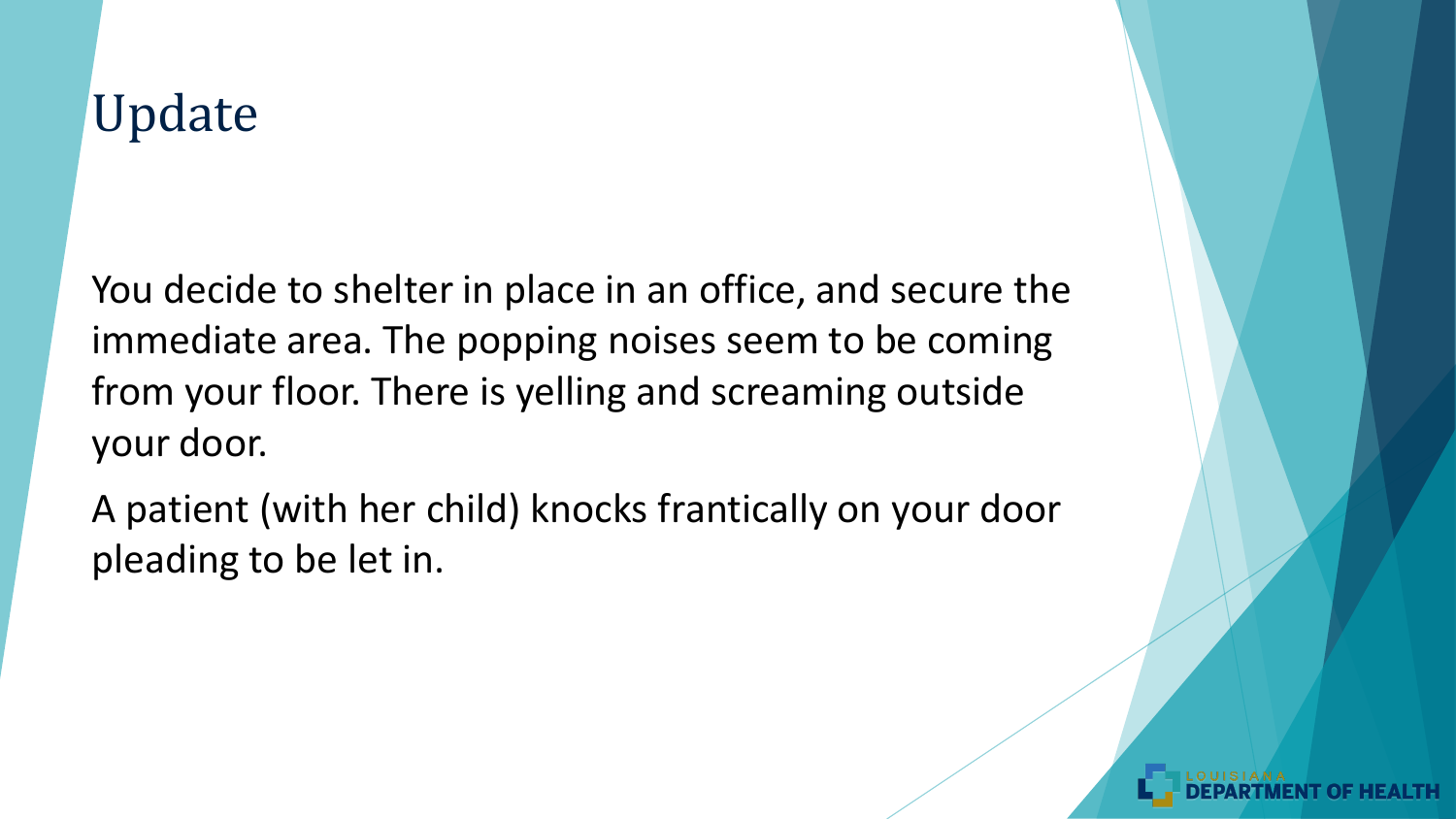What action will you take to ensure your office remains secure?

What will you do about the patient and her child outside your door?

What additional concerns do you have at this time? Are you able to communicate with employees?

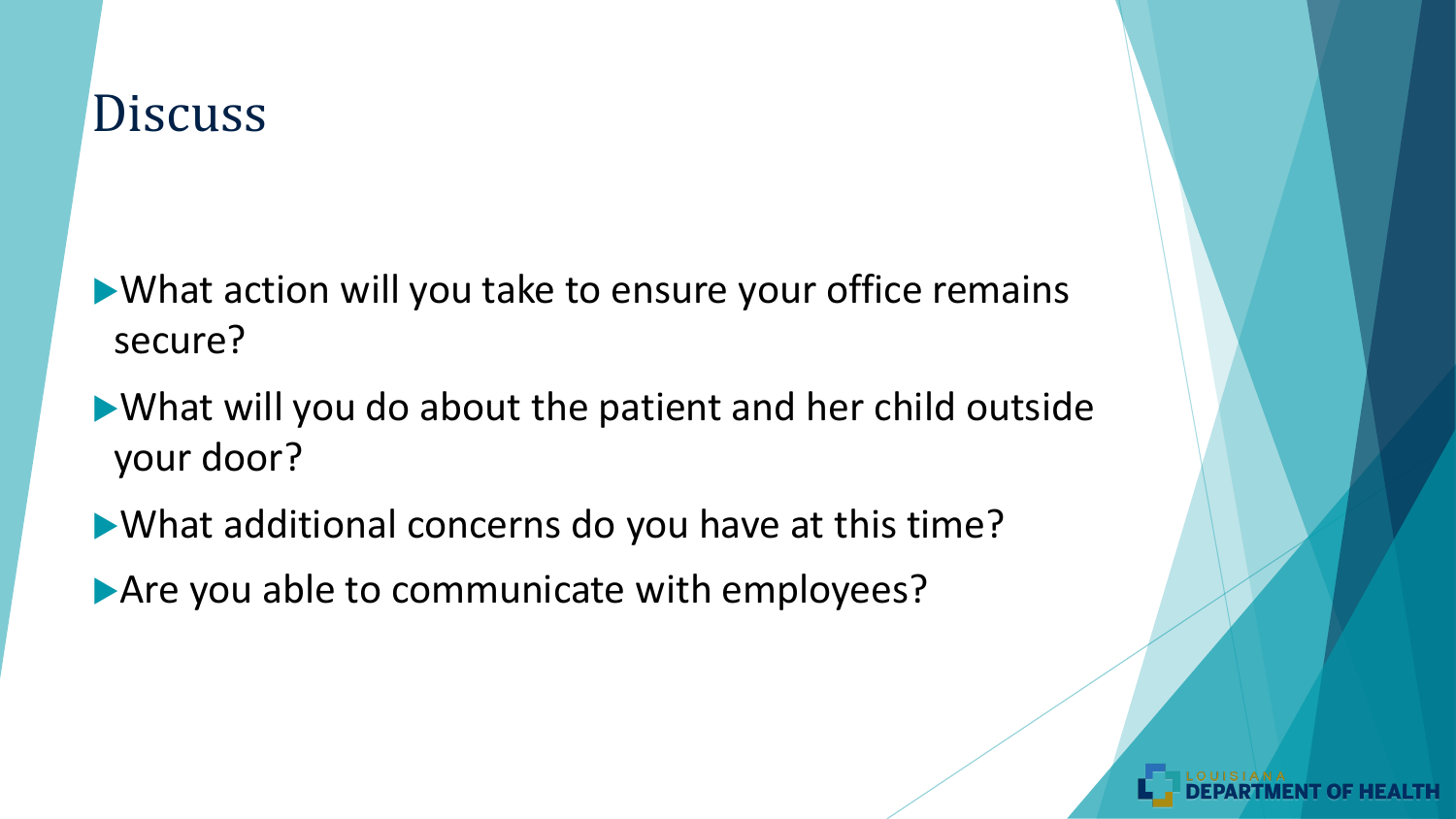You hear someone attempting to open the door, then several loud shots. After a few minutes of silence, it appears that the shooter may have moved on.

For nearly an hour there is no sound from outside your door. Employees are receiving calls from family members who have learned of the active shooter in your building. Emergency personnel can be seen outside. The patient tells you she wants to leave your office.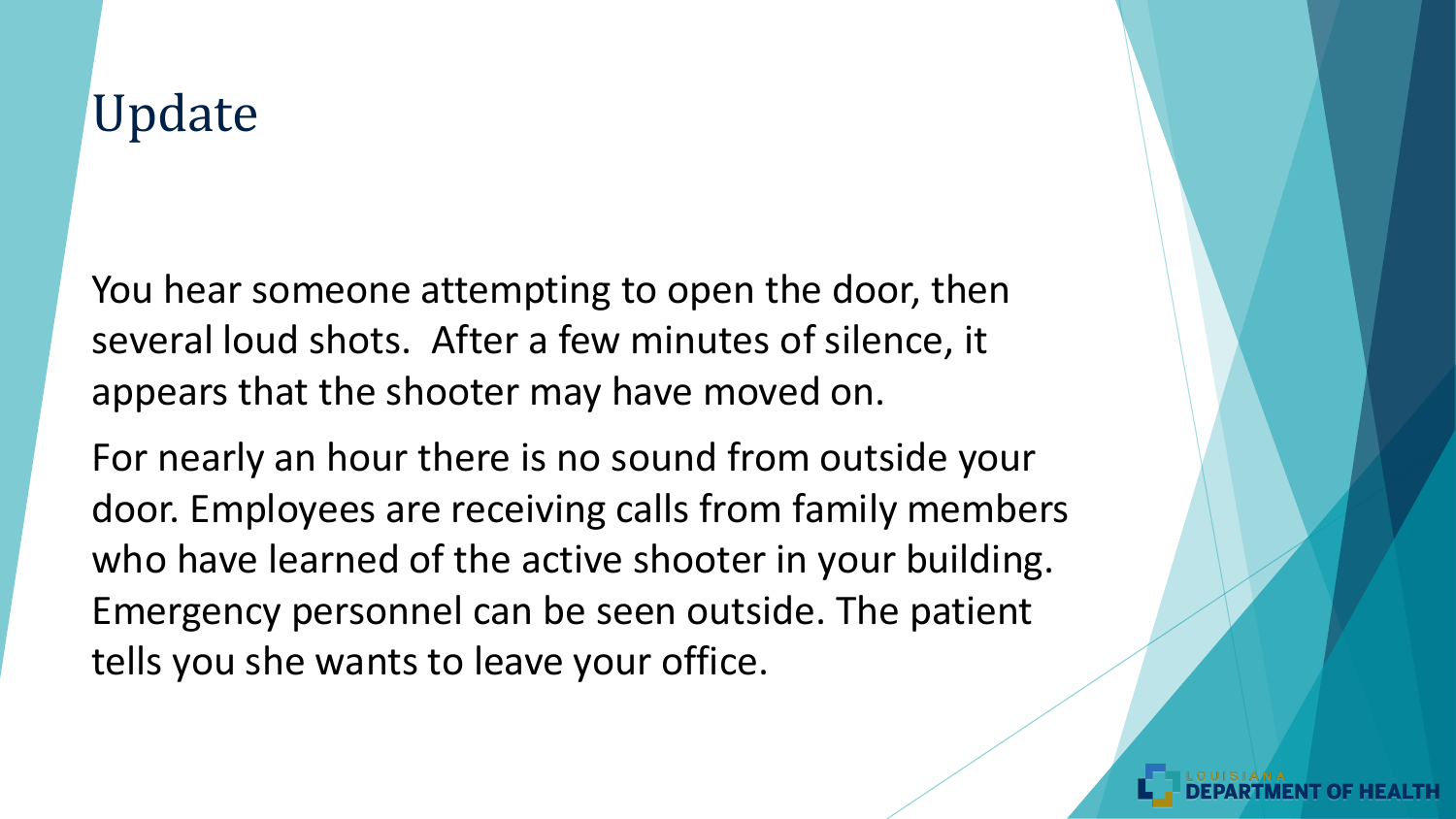What are your immediate concerns at this time?

- What do you tell the patient sheltering in place with you?
- Who is responsible for deciding when it is safe to leave the secure area?

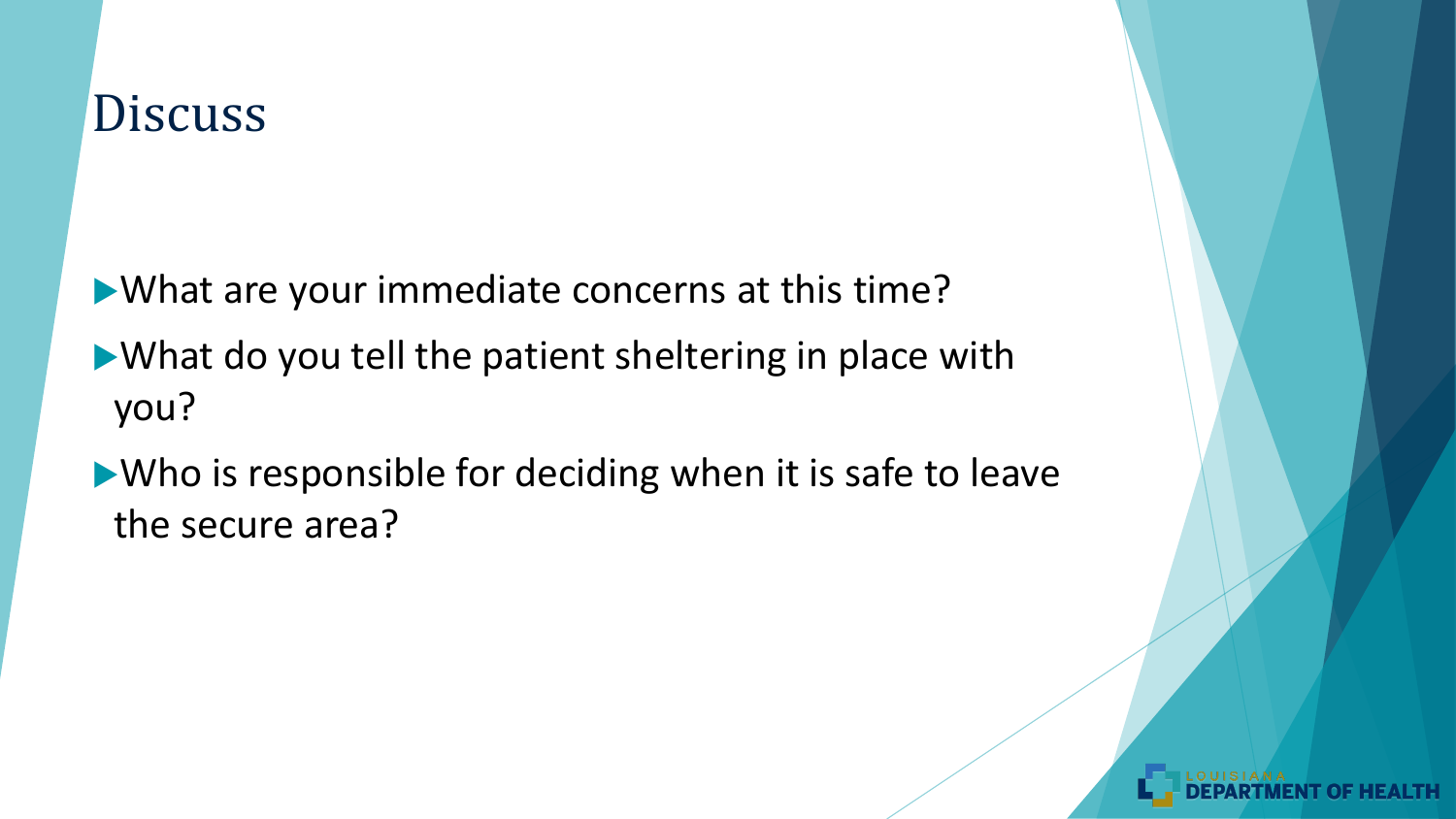Law enforcement personnel arrive outside your office door and direct you to evacuate the building.

Upon evacuation, your employees are cornered by news reporters asking about the experience. Some employees do not have their car or house keys and are concerned about getting home.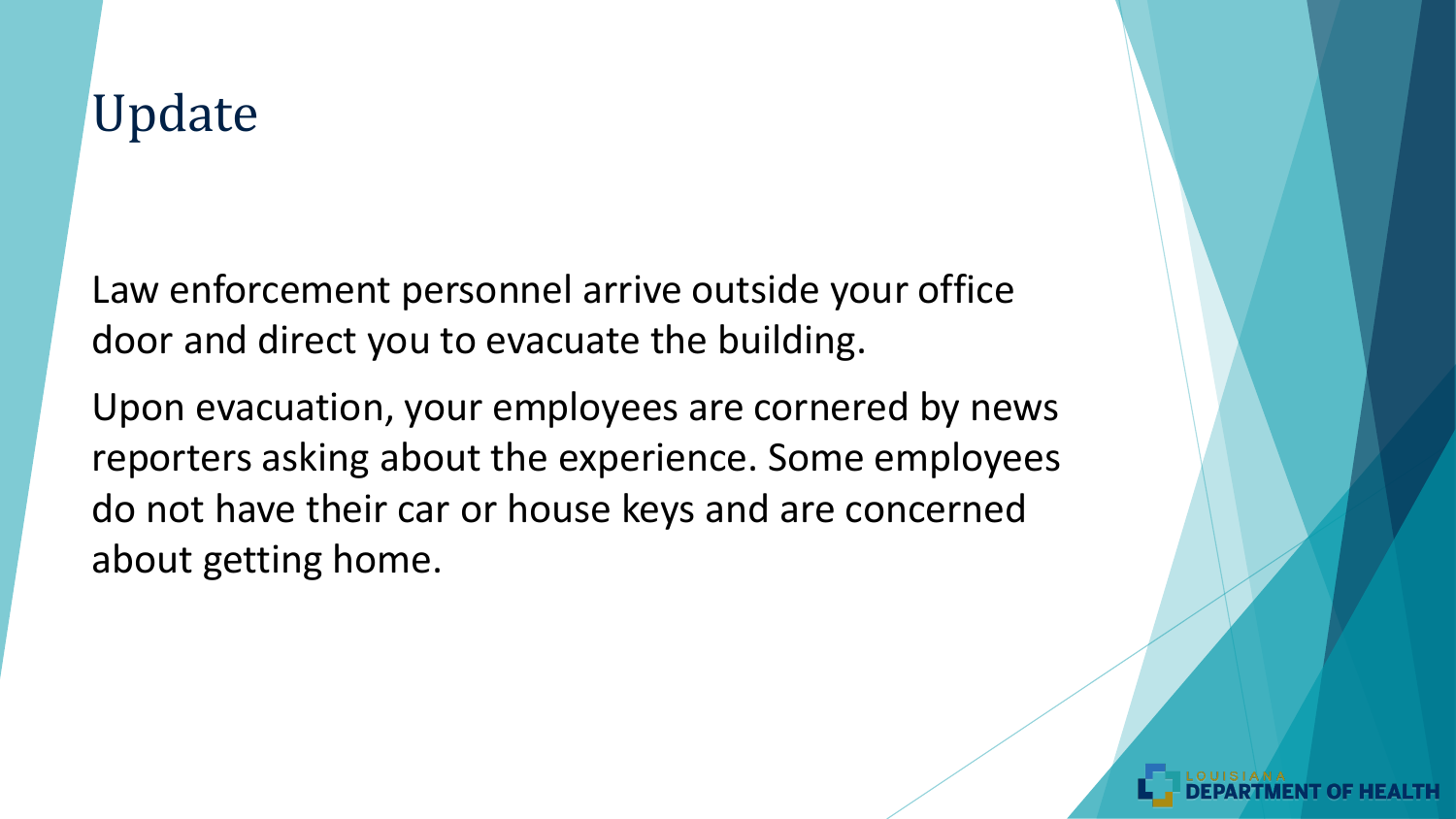- How will you account for patients? Employees?
- How will family members be contacted?
- How do you prepare your employees for the disturbing scenes they may encounter as they evacuate?
- Who is responsible for communicating with law enforcement?
- Who is responsible for communicating with news media?
	- What information will you give them?
	- Can you control who else the media approaches? If not, what can you do?
- How will your employees get home?
	- Will you request access back into the building? Who would go in?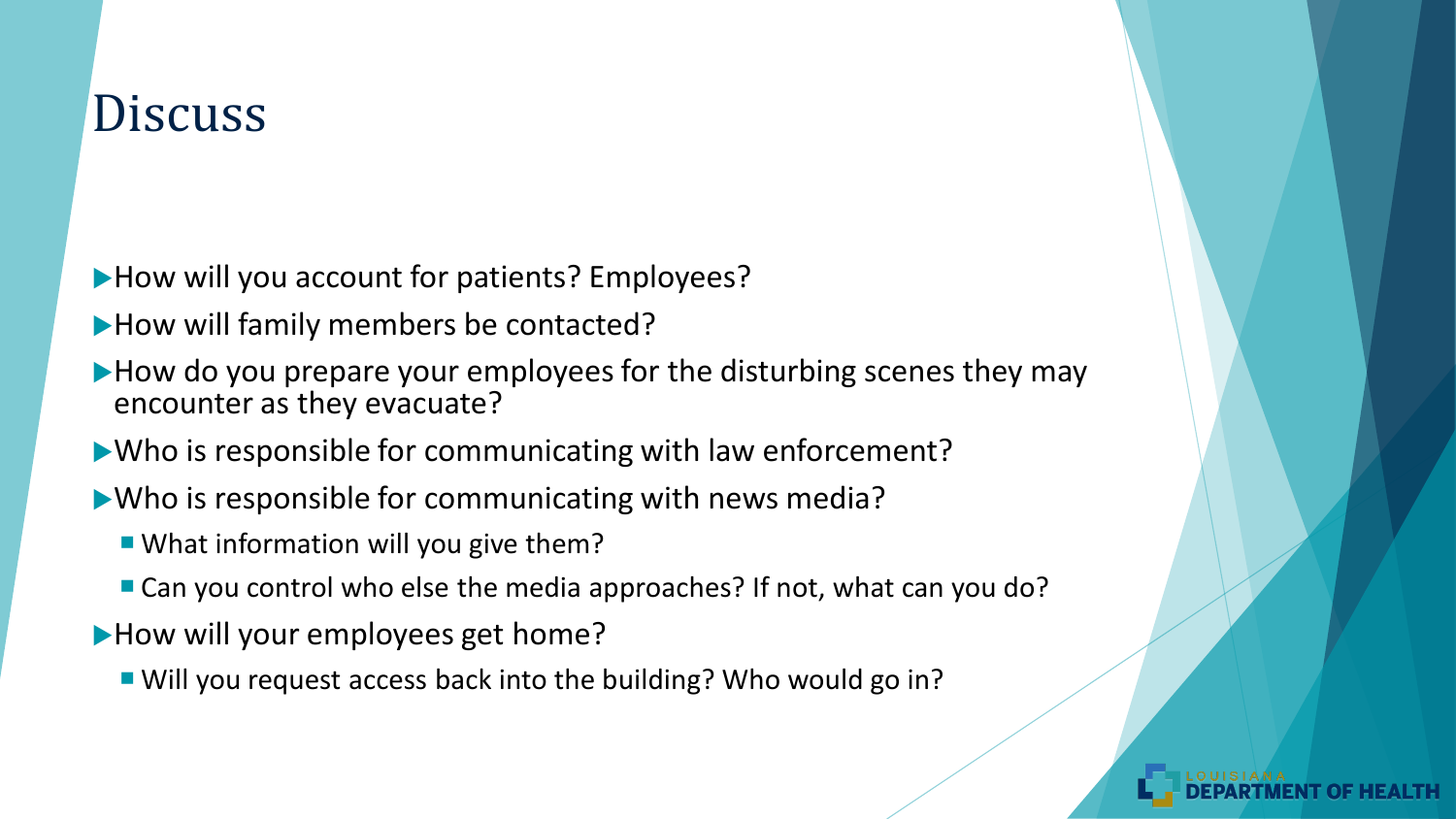The shooter has been apprehended by law enforcement. There has been one death (an employee) and several injured.

The building is designated a crime scene and is closed for a week.

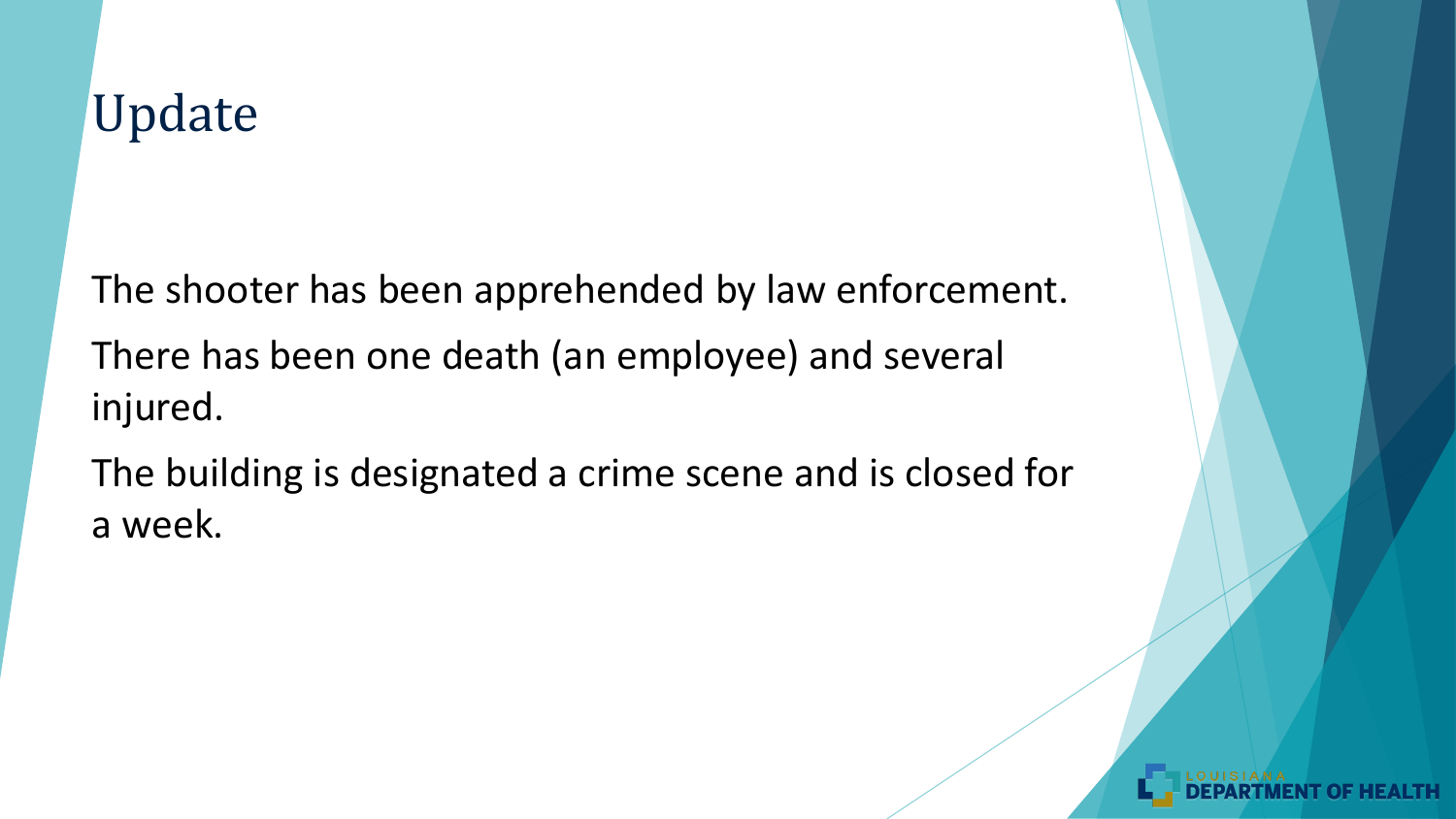Who initiates business continuity plans? What else needs to be considered? How is information disseminated to employees? To patients?

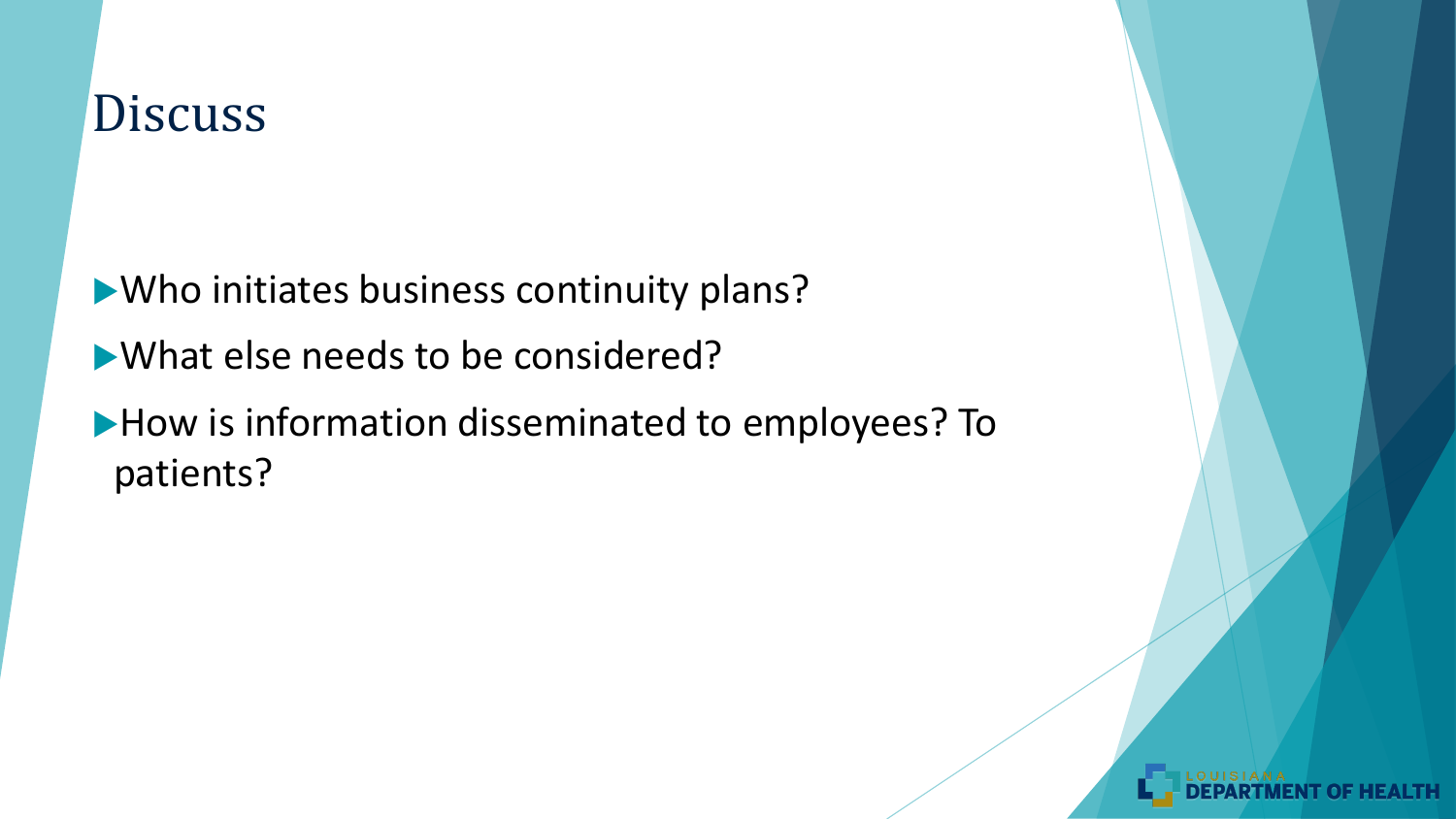Date: Monday, April 12 You are able to get back into the building and resume normal business operations. Several employees ask for more time to emotionally recover from the event.

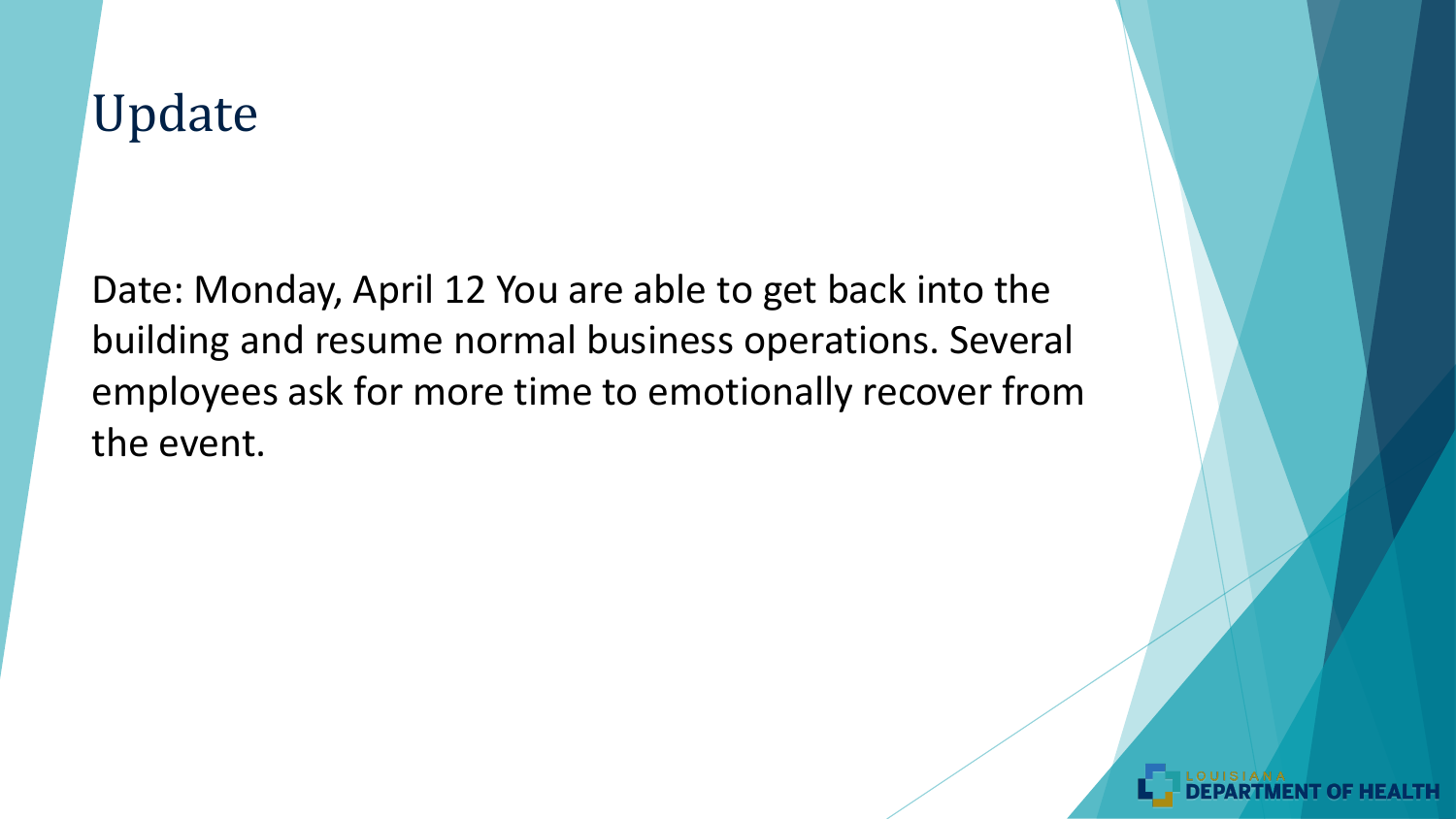- ▶ Are you able to continue normal business operations using fewer staff?
- How will you accommodate individuals who have been emotionally traumatized by the event?
- What resources will you make available to staff? To patients?
- How will you communicate your clinic's resilience to concerned clients?

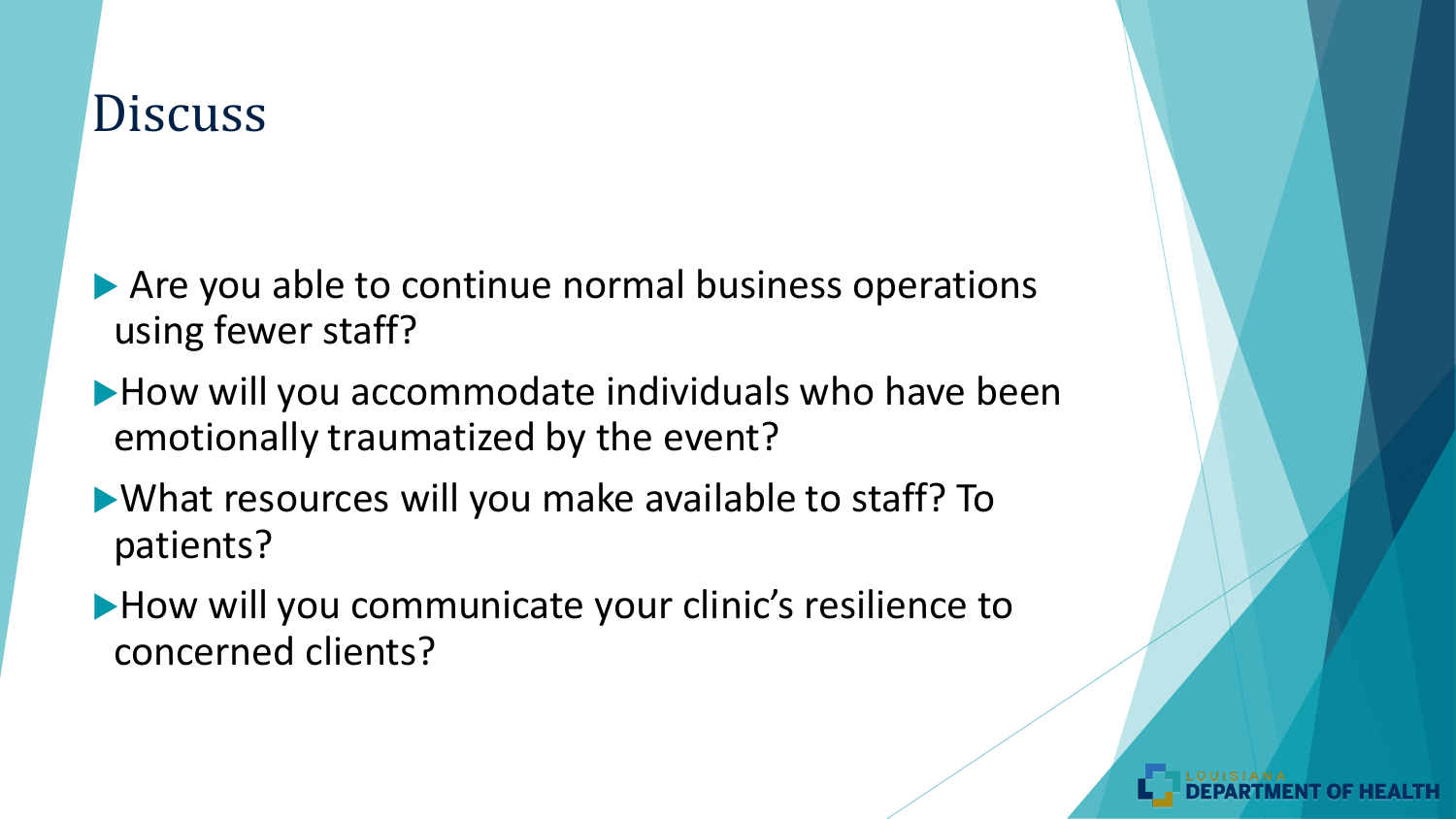# **END OF EXERCISE**

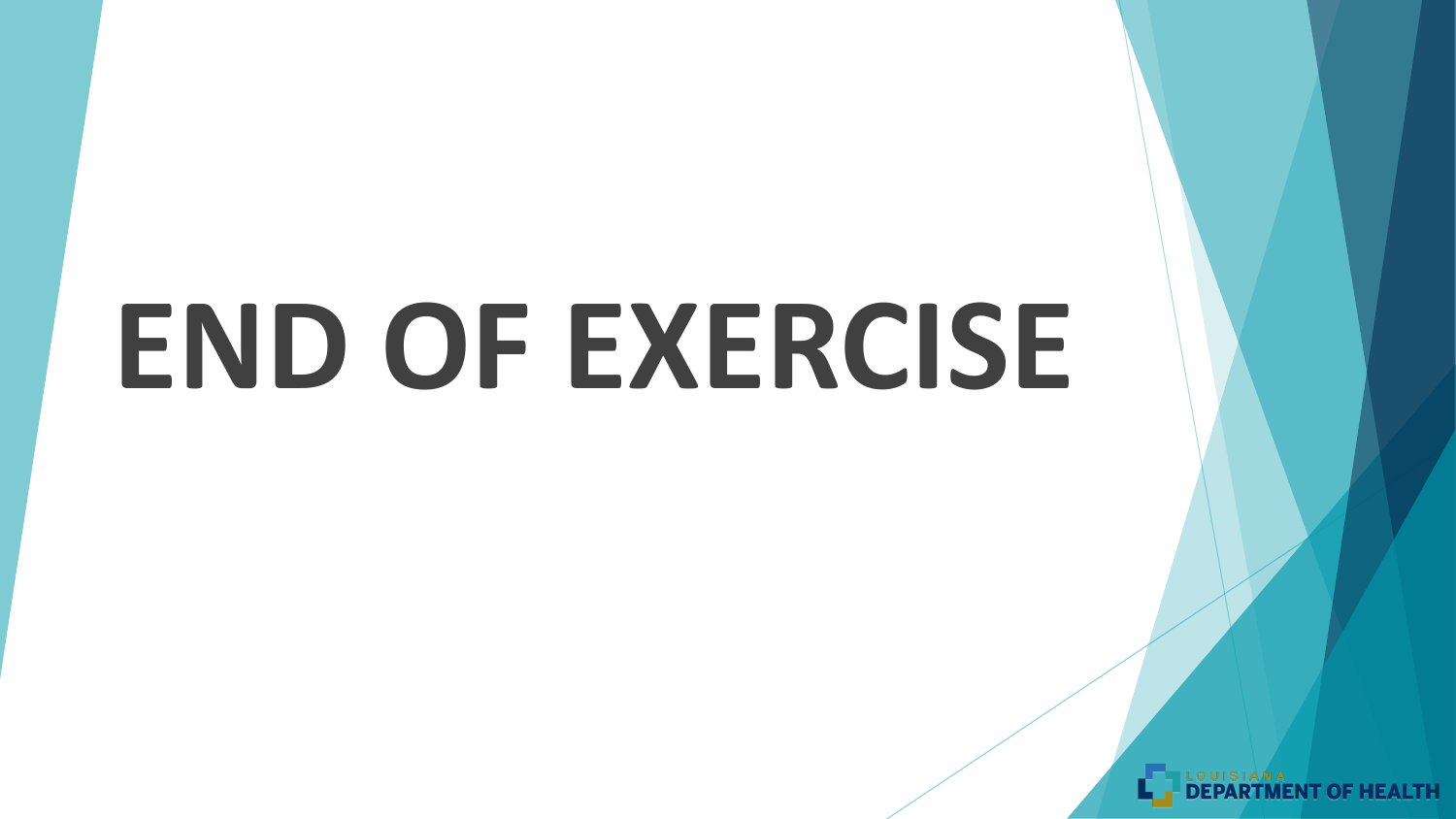#### Hot Wash

- 1. What strengths in your workplace's emergency plans did this exercise identify?
- 2. What weaknesses in your workplace's emergency plans did this exercise expose?
- 3. What unanticipated issues arose during the exercise?
- 4. What gaps were identified?
- 5. What are some high-priority issues that should be addressed?
- 6. What are some new ideas and recommendations for improvement?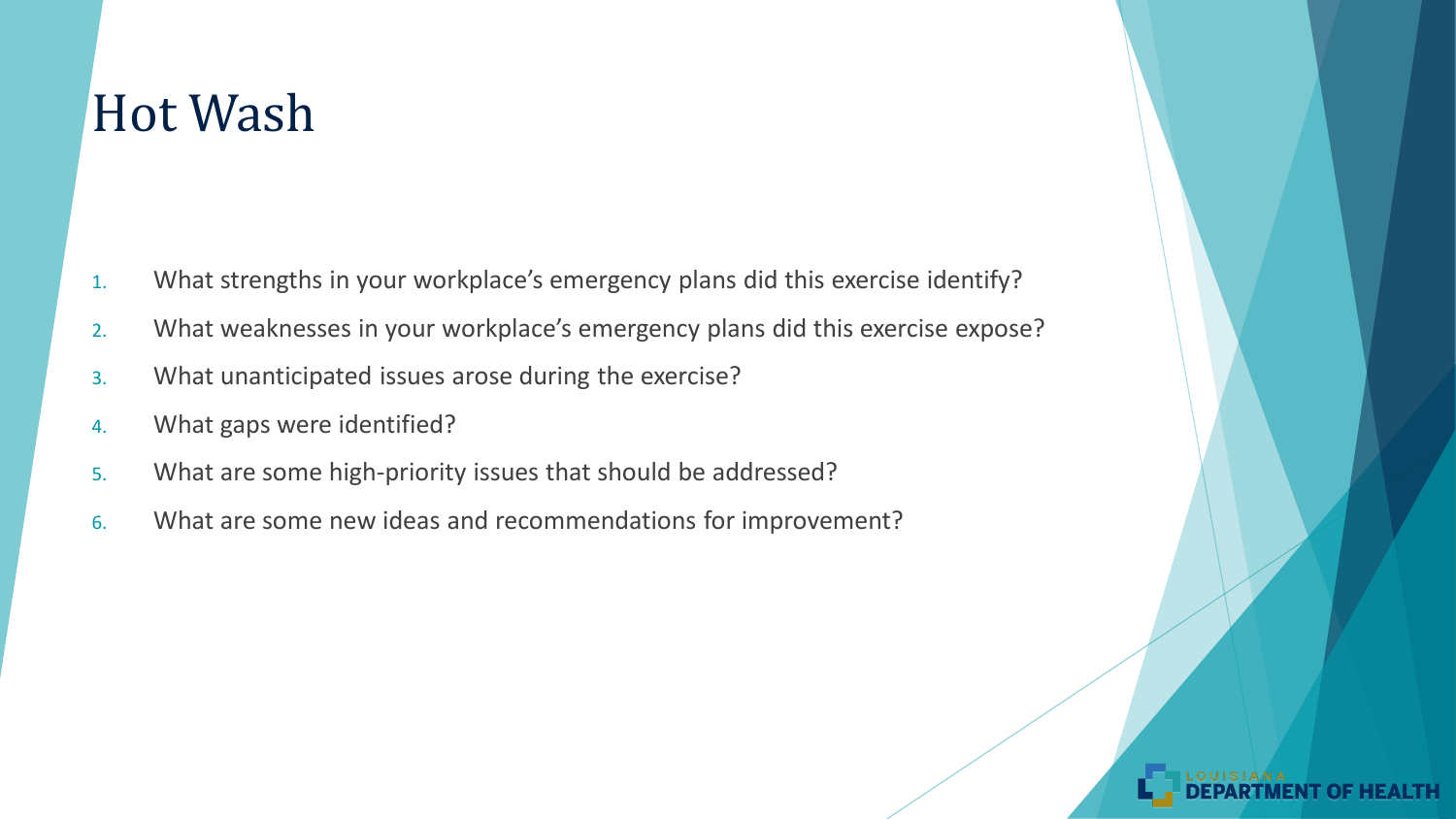### Next Steps

▶ Now that you have completed your Tabletop Exercise (TTX) for an active shooter, consider these additional action items:

- Compile all notes taken during this exercise
- Gather staff at your respective facility to discuss gaps in your plan
- Draft an AAR/IP report on results from TTX
	- Provided in the Handouts section of the Webinar with directions
- Assign leads within the organization to address gaps
- Communicate the steps you are taking to your entire organization